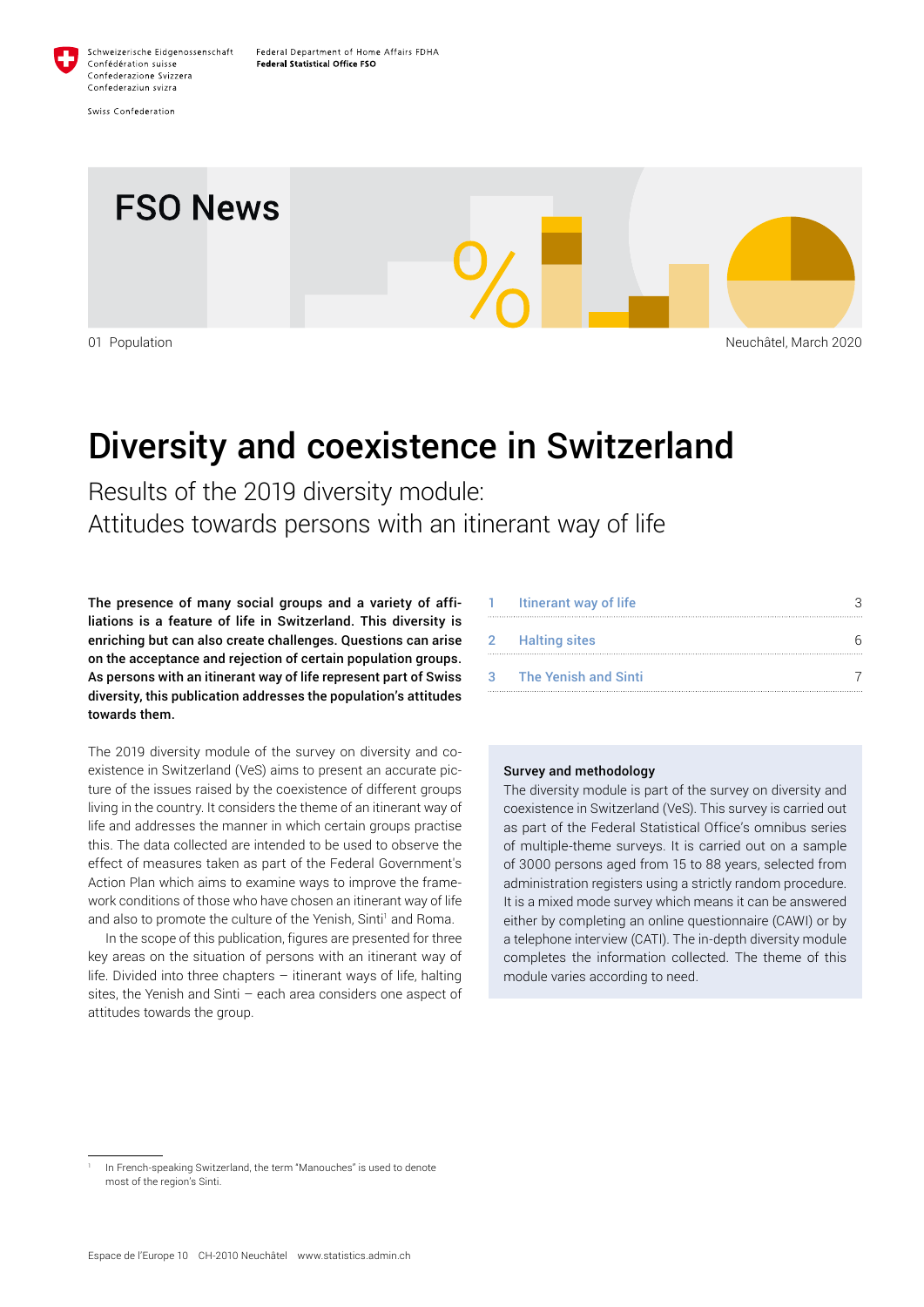## **Attitudes towards an itinerant way of life**

**?**



53% Proportion of the population in favour<br>of withdrawing children of itinerant<br>families from school (5 months) of withdrawing children of itinerant families from school (5 months)



**63%** Proportion of the population who think<br>of the Yenish and Sinti are that the culture and the music of the Yenish and Sinti are an enrichment for Switzerland



**75%** Proportion of the population who think<br>and culture of Switzerland's Yenish that more explanations on **the history** and culture of Switzerland's Yenish and Sinti are necessary



to park caravans (2 weeks)

Proportion of the population who consider persons with an itinerant way of life to be part of Swiss diversity



that Switzerland should do more for persons with an itinerant way of life



Proportion of the population in favour of providing halting sites for **Swiss nationals** 

- $-$  in their own commune
- $70\%$  in their own canton
- $71\%$  in a canton other than their own



Proportion of the population in favour of providing halting sites for **foreign nationals** 

 $-$  in their own commune

- $46%$  in their own canton
- $48\%$  in a canton other than their own

Source: FSO – Survey on diversity and coexistence in Switzerland (VeS), Diversity module

gi-e-01.05.10.01-2020a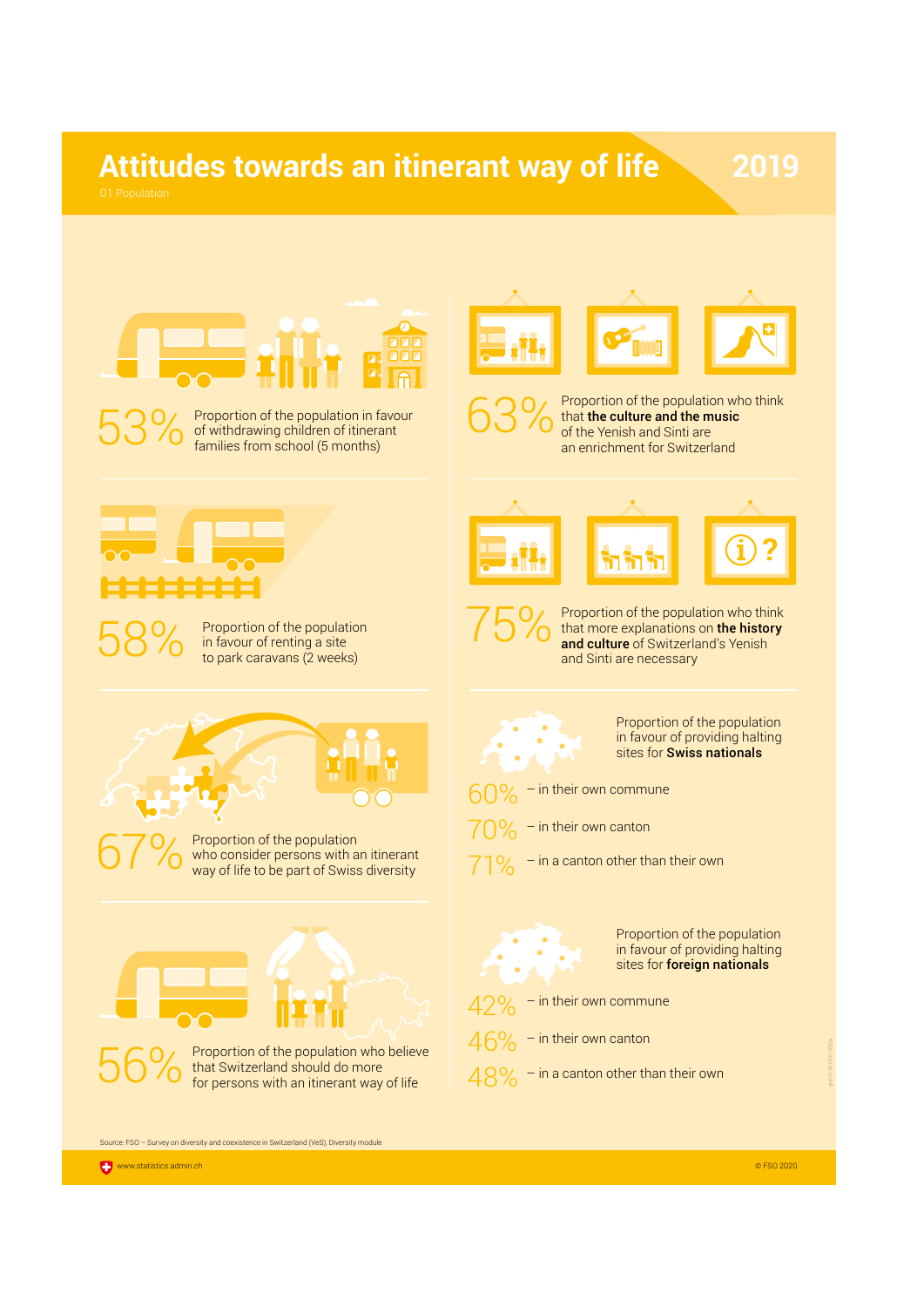## <span id="page-2-0"></span>1 Itinerant way of life

The itinerant way of life refers to the practices of various groups and is associated with gainful employment. It was symbiotic with the rural economy and standard until the 19th century. A sedentary lifestyle as a predominant model developed with industrialisation and the development of the nation state. Because an association is made between this way of life and ethnic identities, it is necessary to start by attempting to understand this lifestyle independently of ethnicity. The following chapter presents the attitudes of the population living in Switzerland towards an itinerant way of life.

| 53%<br>58% |
|------------|
| 67%<br>56% |
| 61%<br>60% |
|            |

#### Comparison of different ways of life

In order to evaluate to what degree an itinerant way of life is accepted by the population, attitudes to various ways of life are compared. A comparison is made across two situations: the withdrawal of children from school for five months of the year and opposition to the rental of a site for two weeks.

The population is ambivalent as regards withdrawing children from school for five months a year. Opinions change depending on the reason for withdrawal. The most accepted reason is for work in an alpine agricultural area: 60% of the population believe that this is justified. The rate is 42% for other professional reasons of the parents, and for the practice of an itinerant way of life the rate is 53%. Greater variation is seen in the population's attitude towards the rental of a site by a farmer and opposition from the commune. Rental is more widely accepted for scout camps. 84% of the population believe that in this case, the commune's refusal to rent is unjustified. For a music festival the rate is 61% and for parking caravans housing itinerant families the rate is 58%.

#### Attitudes towards an itinerant way of life, 2019 G1

Proportion of the population who consider that withdrawal of children from school for 5 months should be permitted or refused, by reason



Proportion of the population who consider that the rental of a site for 2 weeks should be permitted or refused, by reason



<sup>&</sup>quot;No indication" taken into account in the calculation of proportions. Non-response varies between 0% and 3%.

Source: Diversity module, Survey on diversity and coexistence in Switzerland (VeS) © FSO 2020

### Summary

The different ways of life tend to be accepted by the population. Although it has a clear view on the work on alpine agricultural areas and scout camps, opinion is divided when it comes to an itinerant way of life. Without reference to specific ethnic groups, this type of lifestyle is nonetheless quite accepted.

#### Attitudes towards an itinerant way of life

A number of statements about persons with an itinerant way of life were formulated to gage the population's attitudes. They focus on their inclusion in Swiss society, the need to support their lifestyle and their experience of discrimination.

Two thirds (67%) of the population consider that persons with an itinerant way of life form part of Swiss diversity, while almost a third (31%) oppose the statement. As regards support for these persons, 56% believe that Switzerland should do more while 43% oppose this statement. 61% of the population believe that discrimination against persons with an itinerant way of life is a secondary social problem in Switzerland and 37% believe the contrary. As concerns experience of discrimination, 60% believe that complaints from these persons were too frequent while 37% reject this statement.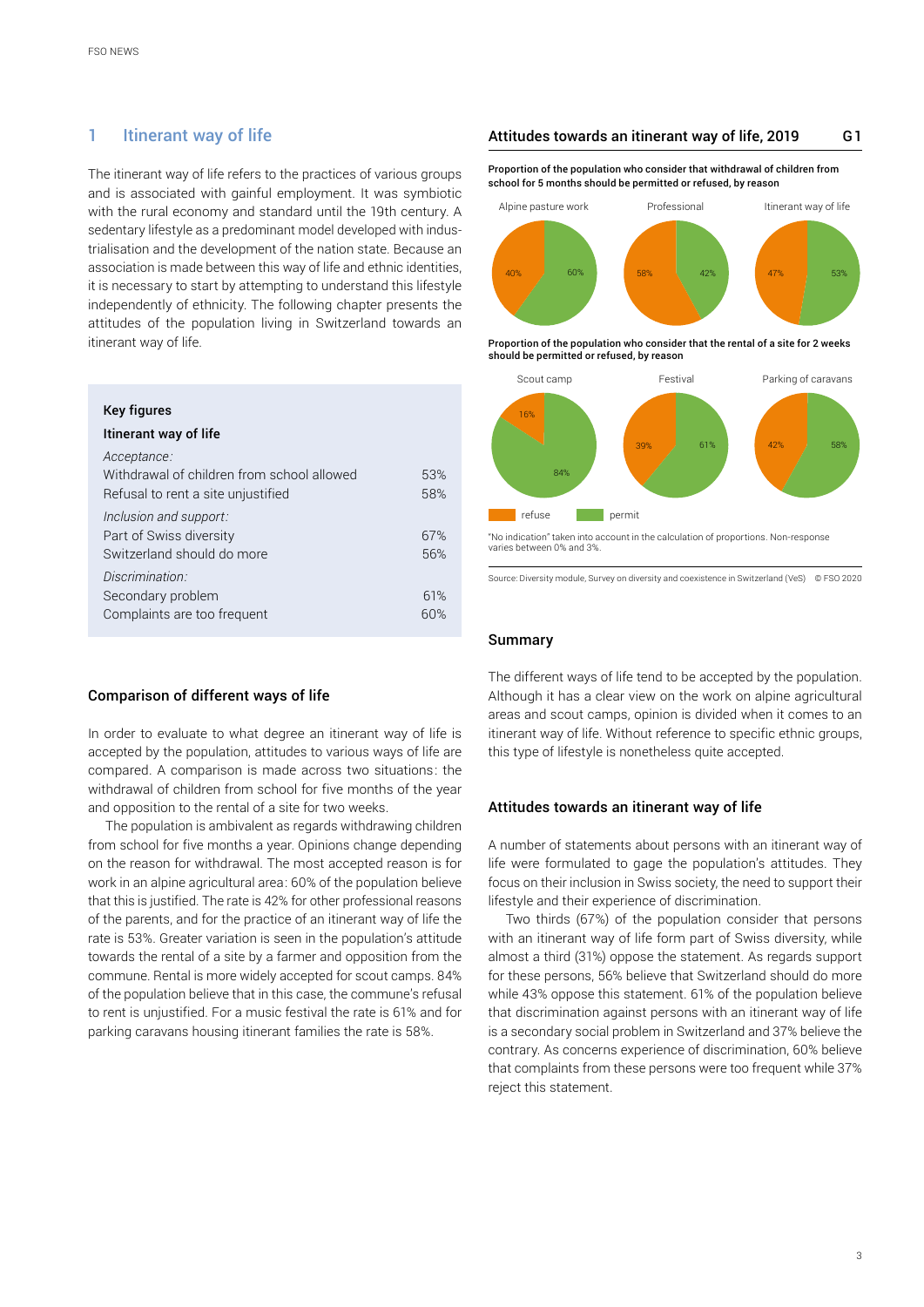## Attitudes towards an itinerant way of life: inclusion and support, 2019



Proportion of the population agreeing or disagreeing with the statements

G2

G3

Source: Diversity module, Survey on diversity and coexistence in Switzerland (VeS) © FSO 2020

## Attitudes towards an itinerant way of life: discrimination, 2019

Proportion of the population agreeing or disagreeing with the statements



Source: Diversity module, Survey on diversity and coexistence in Switzerland (VeS) © FSO 2020

#### Summary

Although an itinerant way of life is accepted, the population shows some degree of ambivalence when it comes to the need to do more to support and promote this lifestyle. It shows a tendency to reject the idea of existing discrimination towards groups following this way of life.

Attitudes towards an itinerant way of life vary depending on geographical proximity to the phenomenon, its specific characteristics and its capacity to influence personal life. Two indicators measure attitudes towards the phenomenon: attitudes in the case of no direct link to one's personal life and attitudes in the case of a direct link to one's personal life (see "Construction of indicators" info box).

### *Attitudes in the case of no direct link to one's personal life (distance)*

Attitudes to the itinerant way of life are more positive than negative if there is no direct link to one's personal life. 36% of the population show positive attitudes compared with 15% who show negative attitudes. A link exists between attitudes and contact with persons with an itinerant way of life (see "Contact" info box). Among persons in contact with this group in their everyday life, 51% have positive attitudes; among those without contact, the rate is 22%. Persons in contact with this group have the least negative attitudes (7%).

## *Attitudes in the case of a direct link to one's personal life (proximity)*

Attitudes to the itinerant way of life are also more positive than negative if it is directly related to one's personal life. However, the gap between the positive and negative attitudes is smaller in this case than in the absence of a direct link to one's personal life. 31% of the population show positive attitudes compared with 25% who show negative attitudes. There is a strong link between attitudes and contact with persons with an itinerant way of life. Among persons in contact with this group in their everyday life, 46% have positive attitudes; among those without contact the rate is 16%. Persons without contact with this group have the most negative attitudes (38%).



Attitudes towards an itinerant way of life, by proximity and contact, 2019

Source: Diversity module, Survey on diversity and coexistence in Switzerland (VeS) © FSO 2020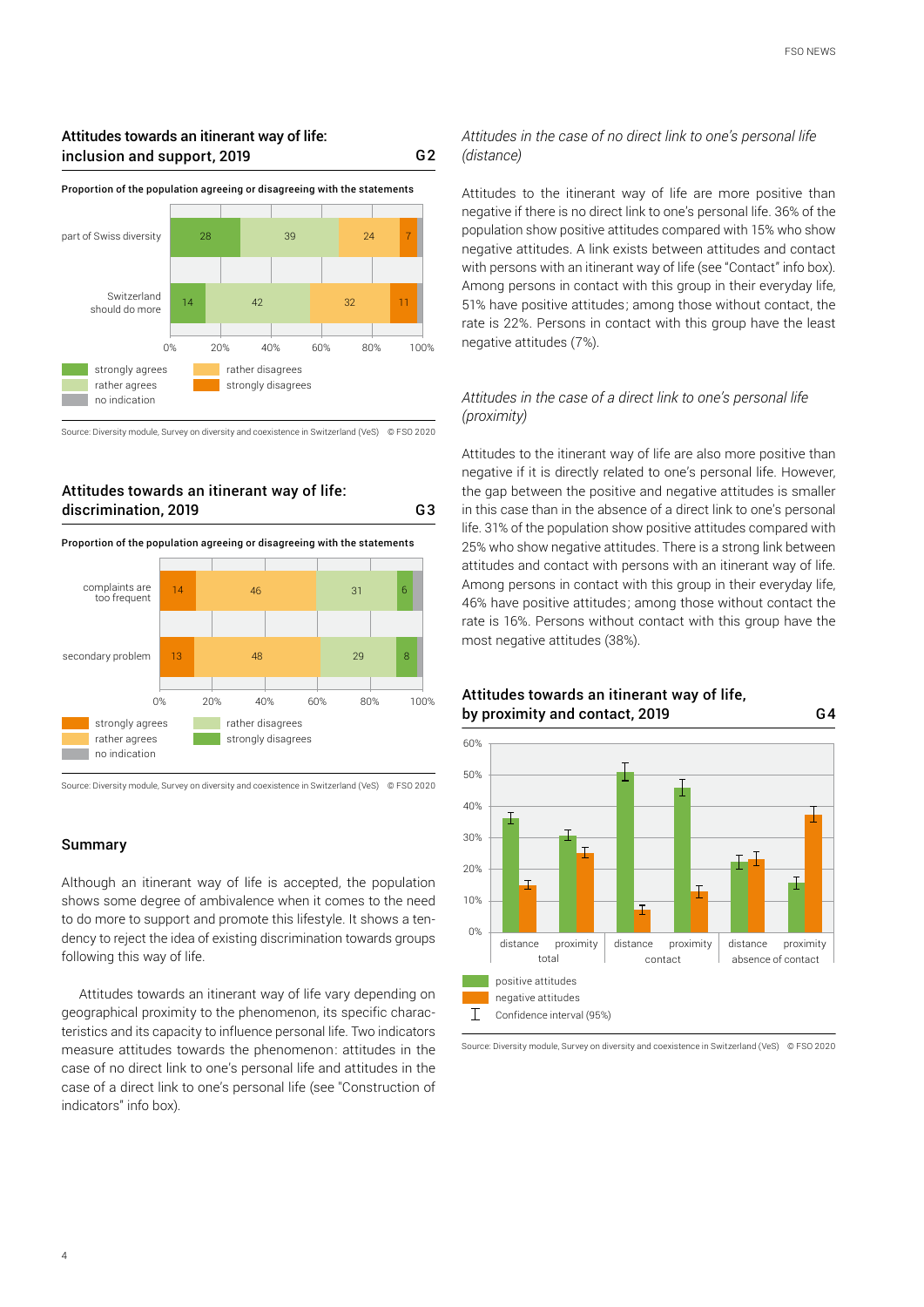#### Summary

Overall, attitudes towards an itinerant way of life are more positive than negative. They are all the more positive when the phenomenon is considered generally and without any impact on one's personal life  $-$  for example when it involves halting sites far from the own place of residence. However, attitudes become more negative if it is assumed that the phenomenon will have a greater impact on everyday life. In all analysed contexts, a link is seen between interpersonal contacts and attitudes. Attitudes are more open in the case of contact with persons who practise an itinerant way of life.

#### Construction of indicators

*Attitudes in the case of no direct link to one's personal life (distance):*

The indicator measures attitudes towards an itinerant way of life if it is not directly related to one's personal life. The indicator is compiled on the basis of three variables: "persons with an itinerant way of life are part of Swiss diversity", establishment of a halting site in the canton for Swiss persons, establishment of a halting site in the canton for foreign persons.

### *Attitudes in the case of a direct link to one's personal life (proximity):*

The indicator measures attitudes towards an itinerant way of life if it is directly related to one's personal life. The indicator is compiled on the basis of three variables: "Switzerland should do more for persons with an itinerant way of life", establishment of a halting site in the commune for Swiss persons, establishment of a halting site in the commune for foreign persons.

#### Contact

In order to gage contact between the population and persons with an itinerant way of life, the following questions were asked:

*In your everyday life, are you sometimes in contact with the Yenish or Sinti? (Yes/no)*

*In your everyday life, are you sometimes in contact with Roma? (Yes/no)*

#### Identifying discrimination

Using everyday situations, the figures below show how the population perceives certain behaviours that are considered as discriminatory by persons with an itinerant way of life. They show to what extent the opinions about what is considered discriminatory are shared.

In most situations, between 70% and 90% of the population perceive a discriminatory act towards persons with an itinerant way of life. Almost 90% believe that refusal of entry to a shopping centre based on one's clothing and an insult in the street are discriminatory behaviour. For a refusal to listen to a person with non-sedentary origins in the workplace, the rate is 84%. For a refusal to rent an apartment to a family practising this way of life, the rate is 76%. Two situations stand out from others: a woman knocking on a caravan door to request a palm reading and a pupil's surprise at their teacher's origins. The first situation is seen as of a discriminatory nature by 46% and the second only by 22%.

#### Summary

The population recognises discriminatory behaviour towards persons with an itinerant way of life. It is nonetheless difficult to say whether the results reflect the population's capacity to identify discrimination or rather the generally positive attitudes towards this way of life.





Source: Diversity module, Survey on diversity and coexistence in Switzerland (VeS) © FSO 2020

#### 5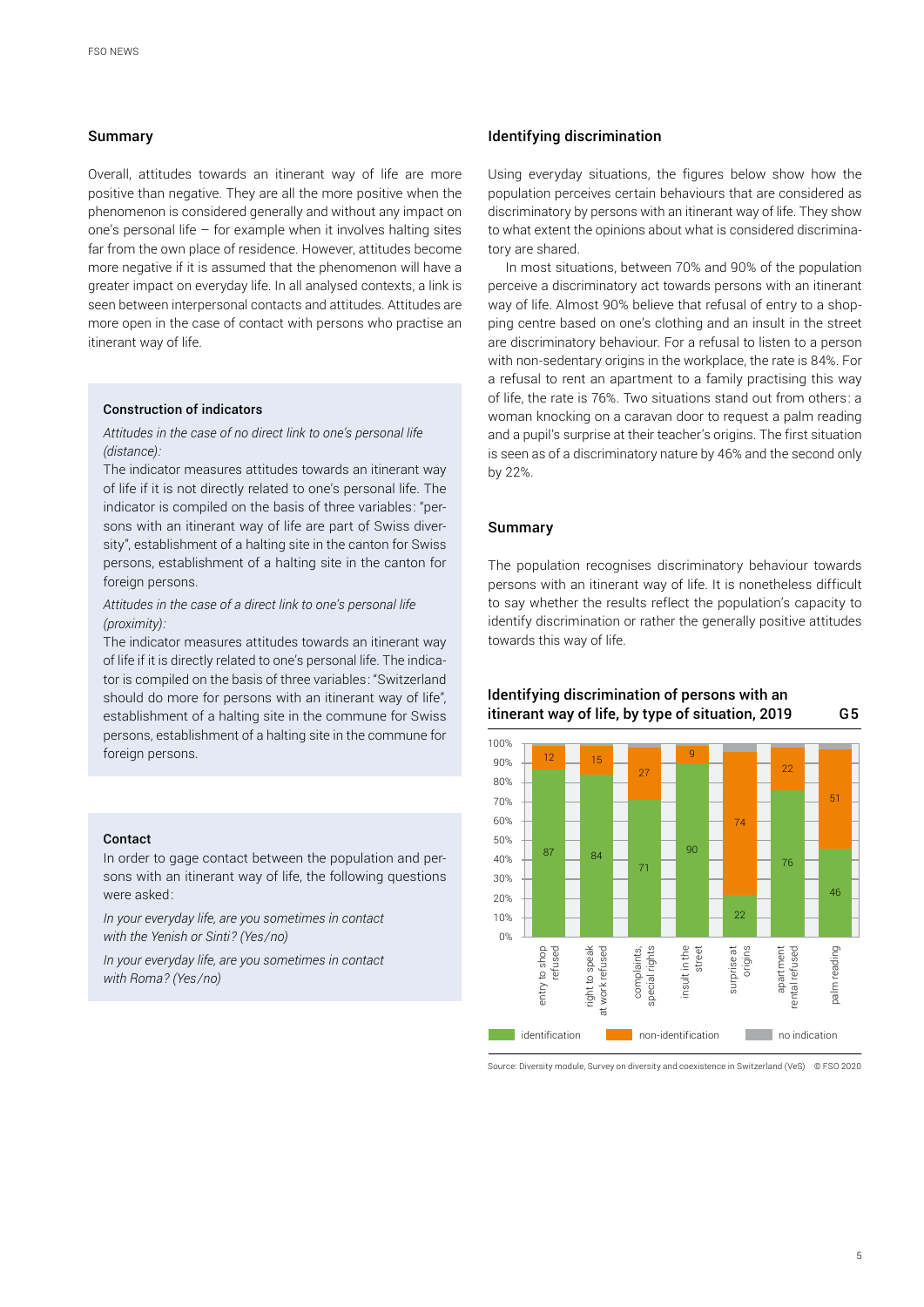G6

## <span id="page-5-0"></span>2 Halting sites

Halting sites are key to an itinerant way of life. Their establishment in the communes is often an issue for both sedentary and non-sedentary populations.

## Key figures

| For the establishment of halting sites |     |  |
|----------------------------------------|-----|--|
| For Swiss persons:                     |     |  |
| Own commune                            | 60% |  |
| Own canton                             | 70% |  |
| Other canton                           | 71% |  |
| For foreign nationals:                 |     |  |
| Own commune                            | 42% |  |
| Own canton                             | 46% |  |
| Other canton                           | 48% |  |
|                                        |     |  |

#### Proportion of the population in favour of providing halting sites, by origin of potential users and location, 2019



Source: Diversity module, Survey on diversity and coexistence in Switzerland (VeS) © FSO 2020

#### Acceptance and refusal

A distinction is made between sites for Swiss nationals and those for foreign nationals. In general, regardless of the location of the halting site, the population is more favourable to provision for Swiss nationals with an itinerant way of life (54%) than for foreign nationals (38%).

The place where the site is located is important, particularly the geographic distance separating it from one's own home. For sites intended for Swiss nationals, around 70% of the population are in favour of a site in their own canton or another canton. The rate decreases to 60% if the potential site is located in their own commune. Although less accepted, the same trends are seen with halting sites intended for foreign nationals. At the level of the canton or other cantons, between 46% and 48% of the population are in favour of a site, and in their own commune, the rate falls to 42%.

#### Consequences for the communes

Various consequences affect the communes following the establishment of halting sites. Real, imaginary or linked to stereotypes, the population has their say on the potential consequences. Overall, the population sees more positive consequences  $(27\%)$ than negative ones (13%ª).

A majority agrees with the statements that halting sites respond to legitimate claims of minorities (75%), generate revenue for local businesses (62%) and create cultural diversity (57%). Less than half (44%), however, believe that halting sites benefit the communes financially. 53% see the negative consequences of the establishment of a halting site, either through an increase in noise or an increase in litter in the commune. 39% believe that an increase in social assistance applications is possible. 28% think that there could be an increase in crime in the commune; this is the negative consequence with the lowest percentage share among the population.

<sup>2</sup> Proportion of the population who agree with all the suggested positive consequences, i.e. an increase in revenues for the commune and for local for shops and stores, meeting the needs of minorities and creating cultural diversity.

Proportion of the population who agree with all the suggested negative consequences, i.e. litter, noise, crime and an increase in social assistance applications.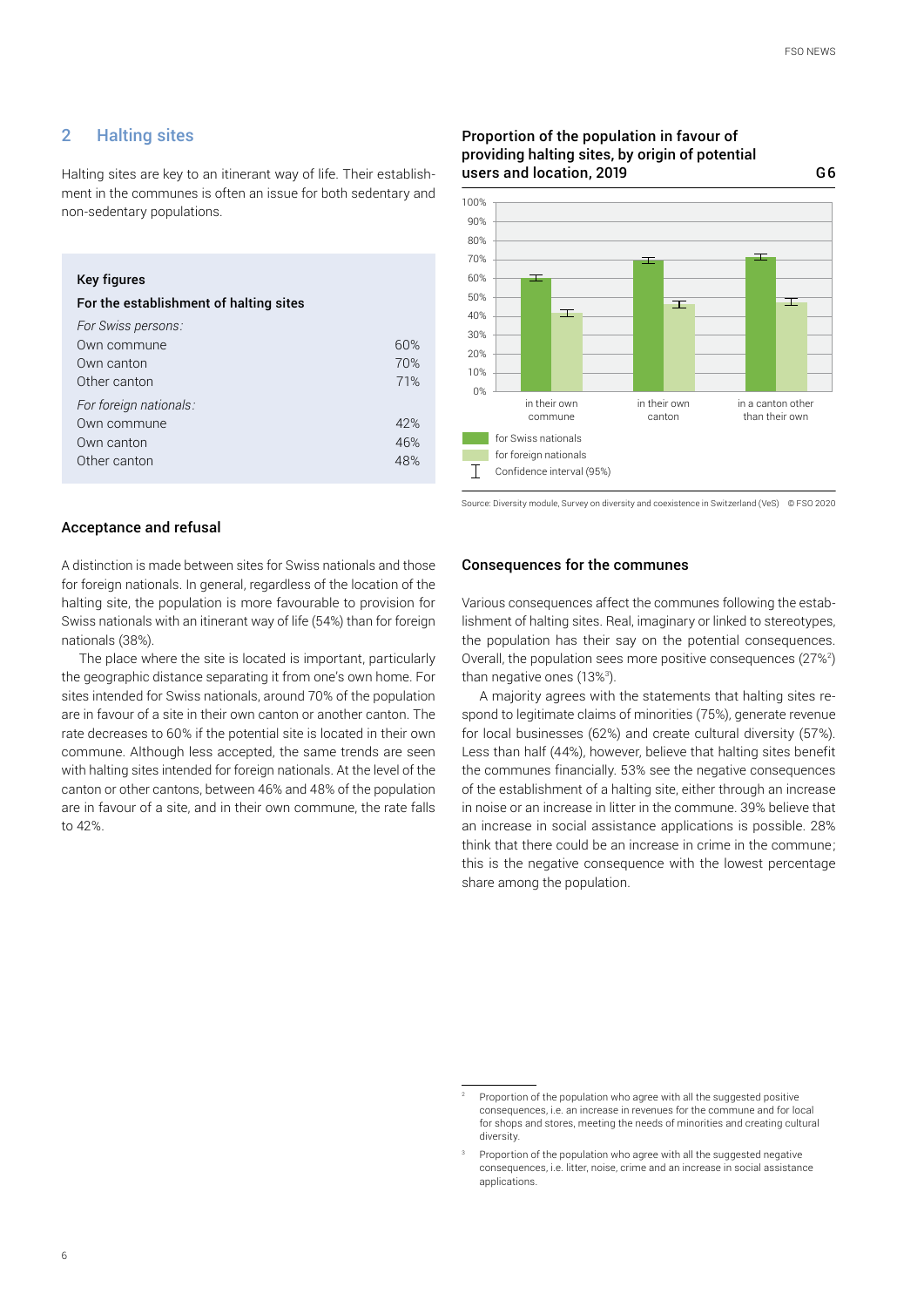### <span id="page-6-0"></span>Proportion of the population foreseeing consequences of halting sites on communes, by type of consequence, 2019 G7



Source: Diversity module, Survey on diversity and coexistence in Switzerland (VeS) © FSO 2020

### Summary

The population is more in favour than it is against the establishment of halting sites. The population primarily foresees positive consequences for the communes. However, it distinguishes between sites intended for Swiss nationals and those intended for foreign nationals. Where a choice is given, the population prefers the halting site to be located outside its own commune.

## 3 The Yenish and Sinti

The Yenish are a native minority who has always lived in Switzerland. Together with the long-resident Sinti, they are recognised by Switzerland as a minority within the scope of The Council of Europe Framework Convention for the Protection of National Minorities<sup>4</sup>. For both minorities, the itinerant way of life is a central aspect of their cultural identity and self-image; despite the fact that, today, most of them live a sedentary life, sometimes under duress.

#### Key figures

| 9%  |
|-----|
| 75% |
|     |
| 63% |
| 43% |
| 18% |
|     |

#### Knowledge

The population knows little about the Yenish and Sinti. To the four questions asked relating to the caravan lifestyle, national origins, payment of taxes and military service (see the "Knowledge" info box), the share of the population saying that they do not know the answer varies between 40% and 60%. The non-response rate for the question on the caravan way of life is 60%. Despite this, the majority of the population who believe they know the answer gives a correct answer. Over 60% know that the Yenish and Sinti do not necessarily live in a caravan (63%) and that they pay taxes (64%). Over 80% know that some Yenish and Sinti are born Swiss (83%). The question on military service divides the population: 51% of persons say that the Yenish and Sinti must do military service while 49% think the contrary. Around 9% of the population knows the correct answer to all four questions.

#### Knowledge questions

The following questions were asked to gage the population's knowledge of the Yenish and Sinti:

*Do you think that most of Switzerland's Yenish and Sinti live in a caravan? Right answer: no Do you think that the Yenish and Sinti living in Switzerland pay taxes here? Right answer: yes Do you think that there are Yenish and Sinti who have always been Swiss? Right answer: yes Do you think that the Swiss Yenish and Sinti do military service? Right answer: yes*

<sup>4</sup> [https://www.bak.admin.ch/bak/fr/home/sprachen-und-gesellschaft/](https://www.bak.admin.ch/bak/fr/home/sprachen-und-gesellschaft/les-yeniches-et-les-manouches-sont-une-minorite-nationale.html) [les-yeniches-et-les-manouches-sont-une-minorite-nationale.html](https://www.bak.admin.ch/bak/fr/home/sprachen-und-gesellschaft/les-yeniches-et-les-manouches-sont-une-minorite-nationale.html)